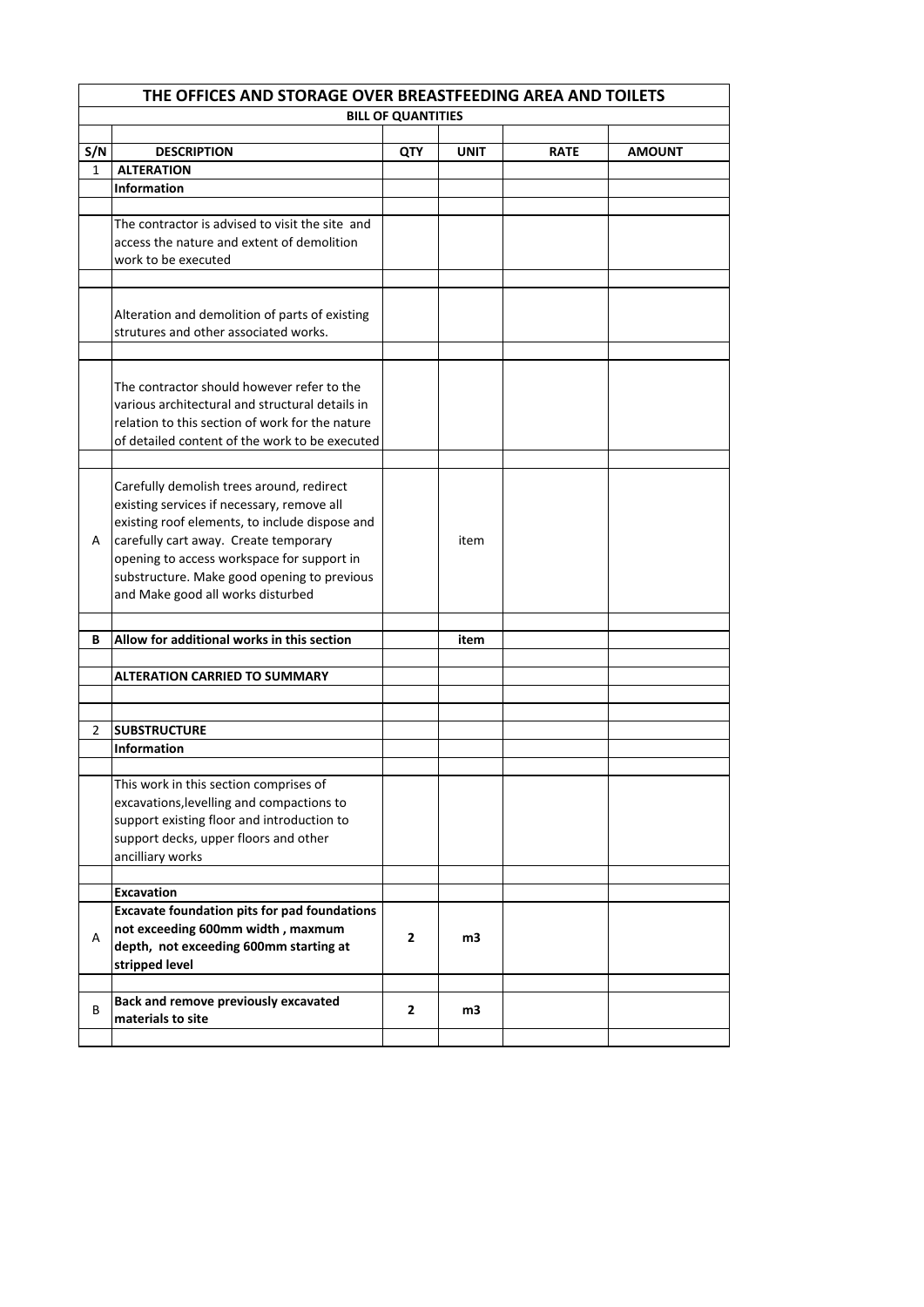|              | <b>Surface Treatment</b>                                                                      |    |      |  |
|--------------|-----------------------------------------------------------------------------------------------|----|------|--|
| C            | Level and compact bottom of excavation to                                                     | 4  | m2   |  |
|              | receive concrete                                                                              |    |      |  |
|              |                                                                                               |    |      |  |
|              | <b>Concrete work</b>                                                                          |    |      |  |
|              | Plain in-situ concrete { 1:4:8 } binding not                                                  |    |      |  |
| D            | exceeding 50mm thick in : foundations, under                                                  | 1  | m3   |  |
|              | pad footings                                                                                  |    |      |  |
|              |                                                                                               |    |      |  |
|              | Vibrated reinforced in-situ concrete { 1:2:4-                                                 |    |      |  |
|              | 19mm aggregate} filled into formwork and                                                      |    |      |  |
|              | well packed around reinforcement measured                                                     |    |      |  |
|              | seperately in;                                                                                |    |      |  |
| E            | Pad footings 600mm deep                                                                       | 1  | m3   |  |
|              |                                                                                               |    |      |  |
|              | <b>Support</b>                                                                                |    |      |  |
|              |                                                                                               |    |      |  |
| F            | High yeild foundation support in form cleave                                                  | 18 | nos  |  |
|              | or gutted plates fabricated to support                                                        |    |      |  |
|              | existing foundation footings at 2m intervals                                                  |    |      |  |
|              |                                                                                               |    |      |  |
|              | Reinforcement                                                                                 |    |      |  |
|              |                                                                                               |    |      |  |
|              | High yeild reinforcement to BS4449 in straight<br>and bent bars cut to length including hooks |    |      |  |
|              | spacers distance blocks tying wires, welding to                                               |    |      |  |
|              | threaded nuts to receive structural steelUB                                                   |    |      |  |
|              | Columns measured seperately                                                                   |    |      |  |
| G            | 10 - 16mm diametre                                                                            | 74 |      |  |
|              |                                                                                               |    | kg   |  |
|              | BRC mesh ref A -142 to slab according to the                                                  |    |      |  |
| н            | structural Engineers specifications                                                           | 12 | m2   |  |
|              |                                                                                               |    |      |  |
|              | Sawn formwork to;                                                                             |    |      |  |
|              |                                                                                               |    |      |  |
| $\mathbf{I}$ | Edges of footings not exceeding 600mm deep                                                    | 6  | m2   |  |
|              |                                                                                               |    |      |  |
| J            | Protect all works in this element                                                             |    | item |  |
|              |                                                                                               |    |      |  |
|              |                                                                                               |    |      |  |
|              | <b>SUBSTRUCTURE CARRIED TO SUMMARY</b>                                                        |    |      |  |
|              |                                                                                               |    |      |  |
|              |                                                                                               |    |      |  |
| 3            | <b>FRAMES, UPPER FLOORS AND STAIRCASES</b>                                                    |    |      |  |
|              | Information                                                                                   |    |      |  |
|              | Reterence is made to Architects drawing for                                                   |    |      |  |
|              | details and work description required in this                                                 |    |      |  |
|              | section                                                                                       |    |      |  |
|              |                                                                                               |    |      |  |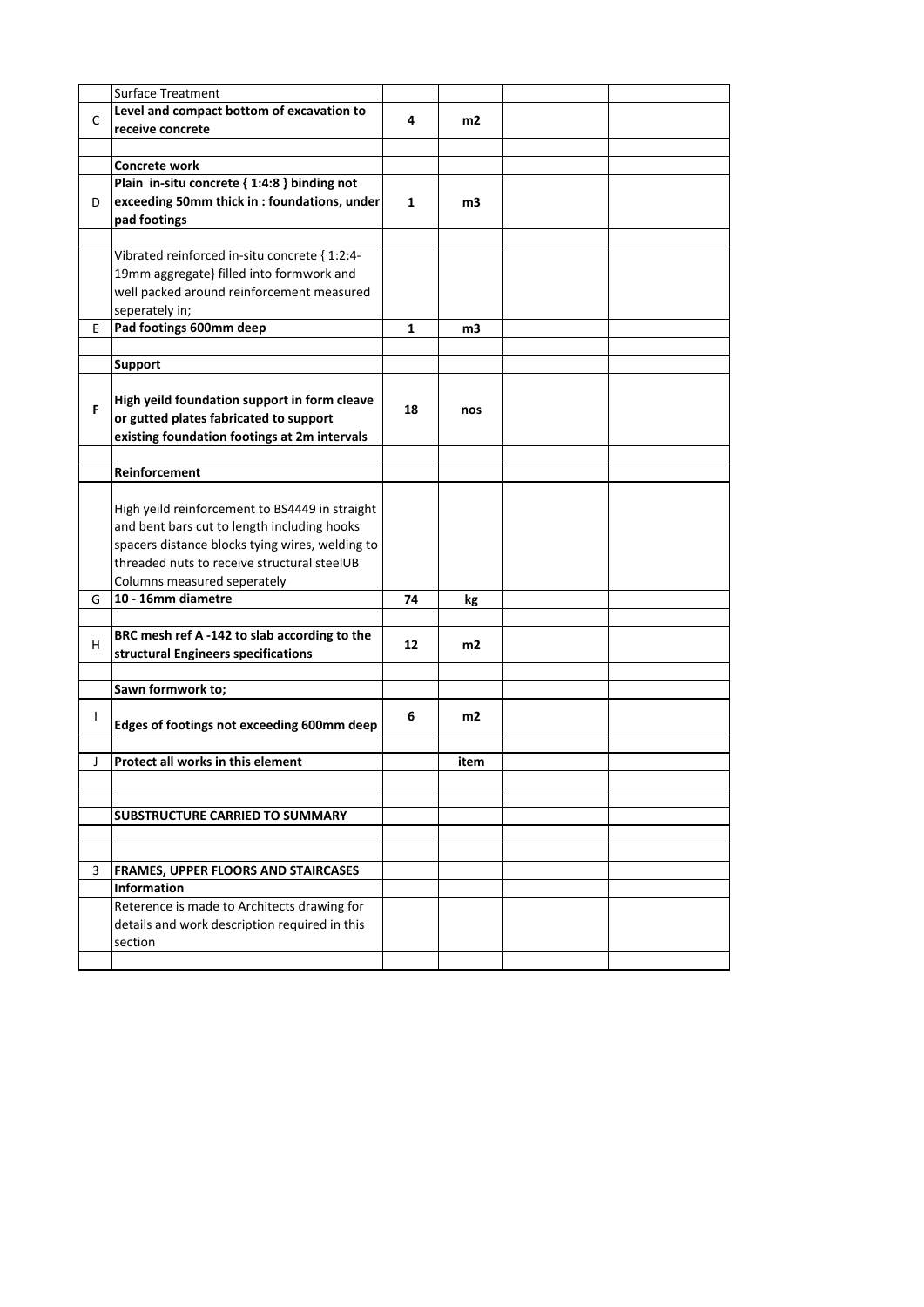|    | Concrete work                                   |     |      |  |
|----|-------------------------------------------------|-----|------|--|
|    | Vibrated reinforced in-situ concrete { 1:2:4 -  |     |      |  |
|    | 19mm aggregate } filled into formwork and       |     |      |  |
|    | well packed around reinforcement measured       |     |      |  |
|    | seperately in:                                  |     |      |  |
| Α  | Floor slabs, 50mm thick                         | 6   | m3   |  |
|    |                                                 |     |      |  |
|    |                                                 |     |      |  |
|    | Vibrated reinforced precast concrete {1: 2 :4 - |     |      |  |
|    | 19mm aggregate} well packed around BRC          |     |      |  |
|    | mesh reinforcement measured seperately in;      |     |      |  |
| В  | Steps 50mm thick                                | 1   |      |  |
|    |                                                 |     |      |  |
|    | Reinforcement                                   |     |      |  |
|    | BRC mesh to upper floor slab, according to      |     |      |  |
| C  | the structural engineers specifications         | 102 |      |  |
|    |                                                 |     |      |  |
|    | Ditto to precast step slabs                     |     |      |  |
| D  |                                                 | 12  |      |  |
|    |                                                 |     |      |  |
|    | <b>Structural Steel Frames, Upper floor and</b> |     |      |  |
|    | <b>Staircase</b>                                |     |      |  |
|    |                                                 |     |      |  |
|    | Steel metal deck plate welded to structural     |     |      |  |
| E. | steel frames receive concrete slab inclusive of | 83  | m2   |  |
|    | storage container floor slab according to the   |     |      |  |
|    | structural engineers specifications             |     |      |  |
|    |                                                 |     |      |  |
|    | <b>Unfabricated Steel work</b>                  |     |      |  |
|    |                                                 |     |      |  |
|    | Allow for the fabrication and installation of   |     |      |  |
|    | weldable structural steel frames and staircase  |     |      |  |
|    | to BS4360 including necessary specified         |     |      |  |
| F  | Universal beams, H Beams welded to base         |     | sum  |  |
|    | plate to support, L Angles, steel plates and    |     |      |  |
|    | bolts etc, cut to length and primed with anti   |     |      |  |
|    | corrosion primers, to wall support frame,       |     |      |  |
|    | staircase and handrails, according to the       |     |      |  |
|    | architects specifications                       |     |      |  |
|    |                                                 |     |      |  |
| G  | <b>Protect all works in this element</b>        |     | item |  |
|    |                                                 |     |      |  |
|    |                                                 |     |      |  |
|    | <b>FRAMES, UPPER FLOORS AND STAIRCASES</b>      |     |      |  |
|    | <b>CARRIED TO SUMMARY</b>                       |     |      |  |
|    |                                                 |     |      |  |
|    |                                                 |     |      |  |
| 4  | <b>WALL</b>                                     |     |      |  |
|    | Information                                     |     |      |  |
|    | Reference is made to the following;             |     |      |  |
|    |                                                 |     |      |  |
|    | Architects location Drawings for details and    |     |      |  |
|    | description of work required in this section.   |     |      |  |
|    |                                                 |     |      |  |
|    |                                                 |     |      |  |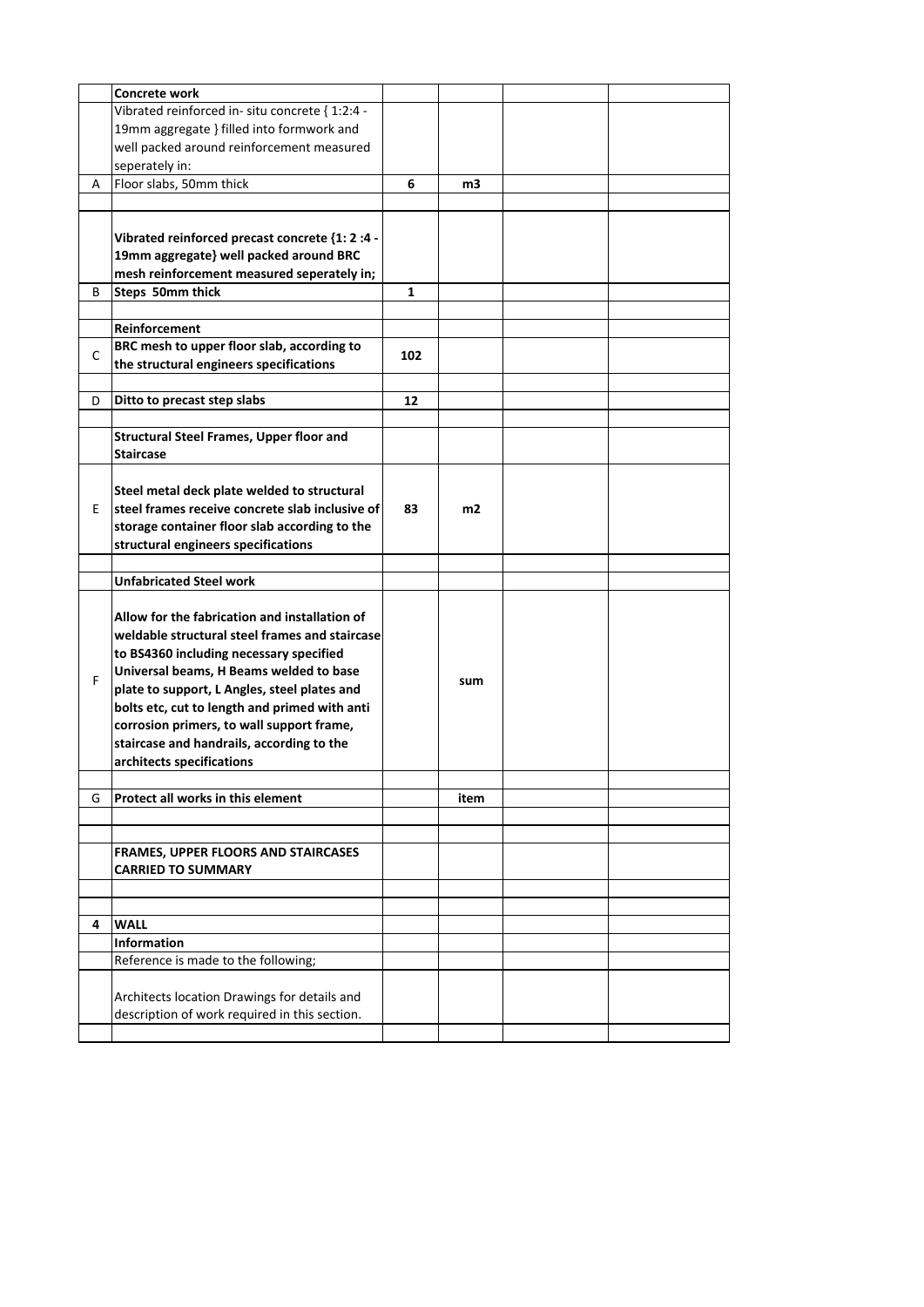|    | <b>Panel Walls</b>                                                                                                                                                                                                                                                                                                                                           |       |      |  |
|----|--------------------------------------------------------------------------------------------------------------------------------------------------------------------------------------------------------------------------------------------------------------------------------------------------------------------------------------------------------------|-------|------|--|
| A  | 50mm thick sandwich cold room pallet<br>sourced from Vitapur Nigeria Limited equally<br>approved complete with necessary<br>installation interlocks and accessories, fixed<br>according to the architects instructions                                                                                                                                       | 135.5 | m2   |  |
|    | 50mm thick panel walls, 2.5m high                                                                                                                                                                                                                                                                                                                            |       |      |  |
| В  | Protect all works in this element                                                                                                                                                                                                                                                                                                                            |       | item |  |
|    |                                                                                                                                                                                                                                                                                                                                                              |       |      |  |
|    | <b>WALL CARRIED SUMMARY</b>                                                                                                                                                                                                                                                                                                                                  |       |      |  |
|    |                                                                                                                                                                                                                                                                                                                                                              |       |      |  |
|    |                                                                                                                                                                                                                                                                                                                                                              |       |      |  |
| 5  | <b>ROOF</b>                                                                                                                                                                                                                                                                                                                                                  |       |      |  |
|    | <b>Information</b>                                                                                                                                                                                                                                                                                                                                           |       |      |  |
|    | Reference is made to the following;                                                                                                                                                                                                                                                                                                                          |       |      |  |
|    | Architects location Drawings for details and<br>description of work required in this section.                                                                                                                                                                                                                                                                |       |      |  |
|    |                                                                                                                                                                                                                                                                                                                                                              |       |      |  |
|    | <b>Roof carcass</b>                                                                                                                                                                                                                                                                                                                                          |       |      |  |
| A  | Allow for the fabrication and installation of<br>steel roof carcass, including necessary<br>specified L Angles plates, bolts etc, well<br>wedded, cut to length, primed with anti<br>corrosion primers, to receive longspan<br>aluminium covering attached above support<br>frame with attached fascia board to recieve<br>aluminium roof fascia as directed |       | sum  |  |
|    | Covering                                                                                                                                                                                                                                                                                                                                                     |       |      |  |
|    | Approved longspan corrugated aluminium<br>otherwise approved roofing sheets fixed to<br>purlins with necessary accessories including<br>drive screws and bolts, nut washers and<br>bituminous sealers all in accordance with<br>manufacturers printed instructions                                                                                           |       |      |  |
| В  | 0.55mm thick roofing sheets                                                                                                                                                                                                                                                                                                                                  | 131.5 | m2   |  |
| С  | 0.55mm thick ridge 300mm girth                                                                                                                                                                                                                                                                                                                               | 23    | m    |  |
|    |                                                                                                                                                                                                                                                                                                                                                              |       |      |  |
| D  | Allow for aluminium roof gutter system,<br>connected to attached PVC pipes according to<br>the archiects specifications                                                                                                                                                                                                                                      |       | sum  |  |
| E. | Protect all works in this element                                                                                                                                                                                                                                                                                                                            |       | item |  |
|    |                                                                                                                                                                                                                                                                                                                                                              |       |      |  |
|    | ROOF CARRIED TO SUMMARY                                                                                                                                                                                                                                                                                                                                      |       |      |  |
|    |                                                                                                                                                                                                                                                                                                                                                              |       |      |  |
|    |                                                                                                                                                                                                                                                                                                                                                              |       |      |  |
|    |                                                                                                                                                                                                                                                                                                                                                              |       |      |  |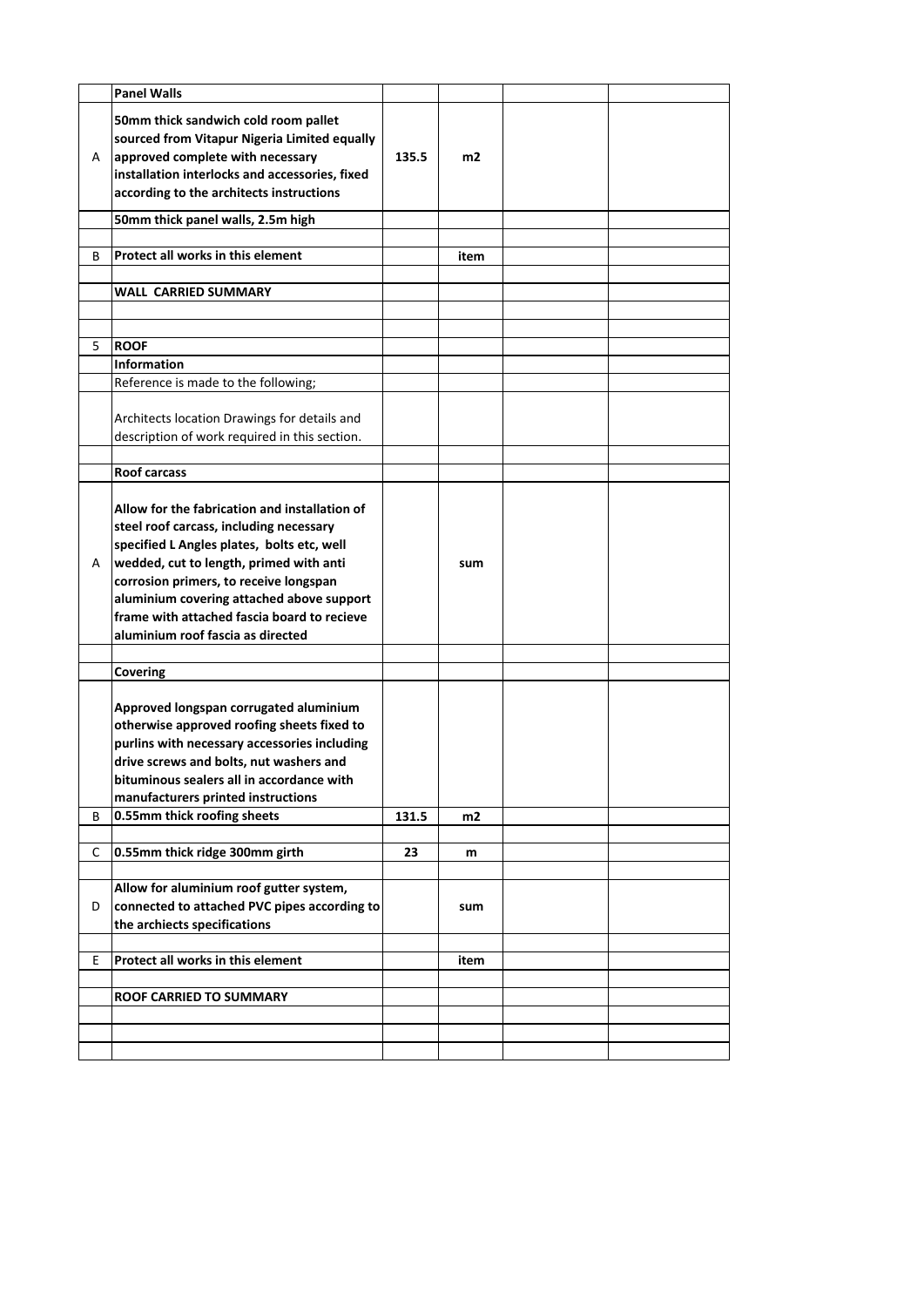| 6 | <b>FINISHES</b>                                 |    |      |  |
|---|-------------------------------------------------|----|------|--|
|   | <b>Information</b>                              |    |      |  |
|   | Reference is made to the following;             |    |      |  |
|   |                                                 |    |      |  |
|   | Architects location Drawings for details and    |    |      |  |
|   | description of work required in this section.   |    |      |  |
|   |                                                 |    |      |  |
|   | <b>Floor Finishes</b>                           |    |      |  |
|   |                                                 |    |      |  |
|   | Approved 10mm thick fully vitrified floor tiles |    |      |  |
|   | finish laid to approved pattern fixed with tile |    |      |  |
|   | adhesives but jointed and pointed in            |    |      |  |
|   | matching grout, laid on screeded bed{ tile      |    |      |  |
|   | cost 3500 per m2}, screed measured              |    |      |  |
|   | seperately in all office spaces and step on     |    |      |  |
|   | tiles for external stairwell thread and landing |    |      |  |
| А | <b>Floors</b>                                   | 97 | m2   |  |
| B | 42mm cement and screeded bed {1:3}              | 97 | m2   |  |
|   | <b>Floors</b>                                   |    |      |  |
|   |                                                 |    |      |  |
|   |                                                 |    |      |  |
|   | <b>Ceiling Finishes</b>                         |    |      |  |
|   | Supply and install approved 600mm x 600mm       |    |      |  |
|   | suspended mineral fibre boards fixed to         |    |      |  |
|   | galvanized steel knoggings                      |    |      |  |
| C | Ceilings { upper floor} and{ ground floor} to   | 78 | m2   |  |
|   | include storage container                       |    |      |  |
|   |                                                 |    |      |  |
|   | Approved imported glossy well finished          |    |      |  |
| D | wood{packing case} attached to stairwell as     | 20 | m    |  |
|   | handrails as specified by architect             |    |      |  |
|   |                                                 |    |      |  |
| E | Allow a provisional sum for additional works    |    | sum  |  |
|   | to the following finshing items                 |    |      |  |
|   |                                                 |    |      |  |
| F | Protect all works in the element                |    | item |  |
|   |                                                 |    |      |  |
|   |                                                 |    |      |  |
|   | <b>FINISHINGS CARRIED TO SUMMARY</b>            |    |      |  |
|   |                                                 |    |      |  |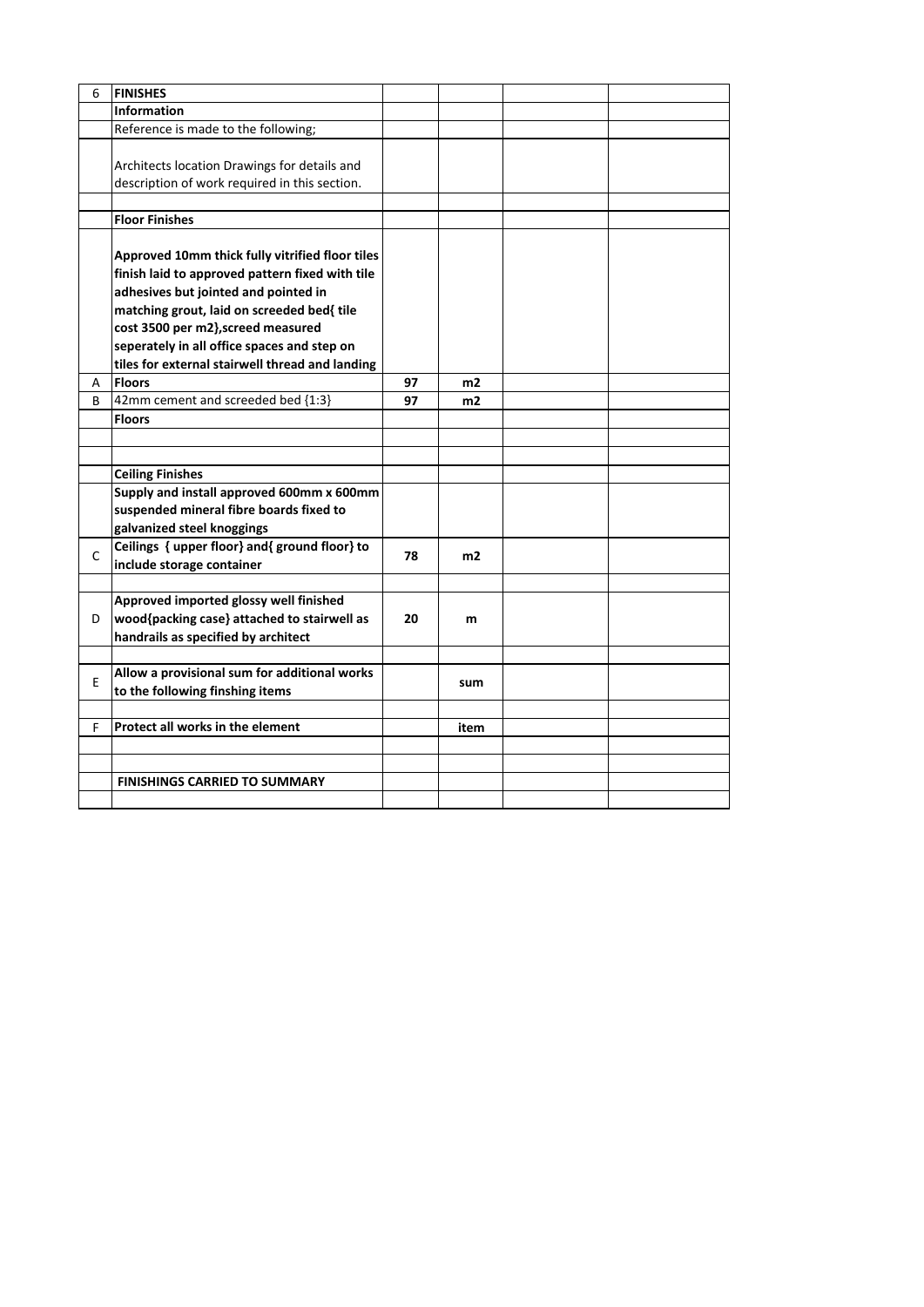| 7  | <b>WINDOWS, BURGLARS AND DOORS</b>             |              |     |  |
|----|------------------------------------------------|--------------|-----|--|
|    | <b>Information</b>                             |              |     |  |
|    |                                                |              |     |  |
|    | Reference is made to the following;            |              |     |  |
|    |                                                |              |     |  |
|    | Architects location Drawings for details and   |              |     |  |
|    | description of work required in this section.  |              |     |  |
|    |                                                |              |     |  |
|    | <b>Windows</b>                                 |              |     |  |
|    |                                                |              |     |  |
|    | Tower Economy sliding Aluminium powdered       |              |     |  |
|    | coated approved window with 6mm clear          |              |     |  |
|    | glass and flyscreen complete with all iron     |              |     |  |
|    | mongery assembled and fixed                    |              |     |  |
|    |                                                |              |     |  |
| Α  | 1500mm x 1200mm high sliding                   | 3            | nos |  |
|    |                                                |              |     |  |
| В  | 1500mm x 1200mm high projected                 | 5            | nos |  |
|    |                                                |              |     |  |
| c  | 1700mm x 1200mm high projected                 | 1            | nos |  |
|    |                                                |              |     |  |
| D  | 1500mm x 4100mm high                           | 1            | nos |  |
|    |                                                |              |     |  |
|    | 3300mm x 600mm high projected with             |              |     |  |
| E  | 2000mm x300mm{2nos fixed}. Refer to            | $\mathbf{1}$ | nos |  |
|    | architectural details                          |              |     |  |
|    |                                                |              |     |  |
| F. | 900mm x 700mm high projected                   | 1            | nos |  |
|    |                                                |              |     |  |
|    |                                                |              |     |  |
|    |                                                |              |     |  |
|    | Approved burglar proofz screens to window      |              |     |  |
|    | openings consisting of 25 x 25 x 20mm          |              |     |  |
|    | metalbar sections pipe at 150mm centres        |              |     |  |
|    | vertically and horizontally welded together    |              |     |  |
|    | and coated with same specified above           |              |     |  |
|    | aluminium profile infused to window frame to   |              |     |  |
|    | suit opening as directed by Architcect;        |              |     |  |
|    | Allow a provisional sum for fabrication and    |              |     |  |
| G  | installation of burglars to windows            |              | sum |  |
|    |                                                |              |     |  |
|    | <b>Doors</b>                                   |              |     |  |
|    |                                                |              |     |  |
|    | Supply and fix American Panel flush Doors of   |              |     |  |
|    | superior quality with woodlike finish complete |              |     |  |
|    |                                                |              |     |  |
|    | with approved frames, architraves, and set of  |              |     |  |
|    | necessary iron mongery obtained from           |              |     |  |
|    | approved suppliers                             |              |     |  |
| A  | 900mm x 2100mm high imported turkey            | $\mathbf{2}$ | nos |  |
|    | security door                                  |              |     |  |
|    |                                                |              |     |  |
| В  | 900mm x 2100mm high imported wooden            |              |     |  |
|    | flush door                                     | 3            | nos |  |
|    |                                                |              |     |  |
|    | 2000mm x 2100 mm high tower aluminium          |              |     |  |
| c  | sliding glazed door                            | 1            | nos |  |
|    |                                                |              |     |  |
|    | Allow provisional sum for windows, burglars    |              |     |  |
| D  | and doors in this column                       |              | sum |  |
|    |                                                |              |     |  |
|    |                                                |              |     |  |
|    |                                                |              |     |  |
|    | <b>WINDOWS, BURGLARS AND DOORS CARRIED</b>     |              |     |  |
|    | <b>TO SUMMARY</b>                              |              |     |  |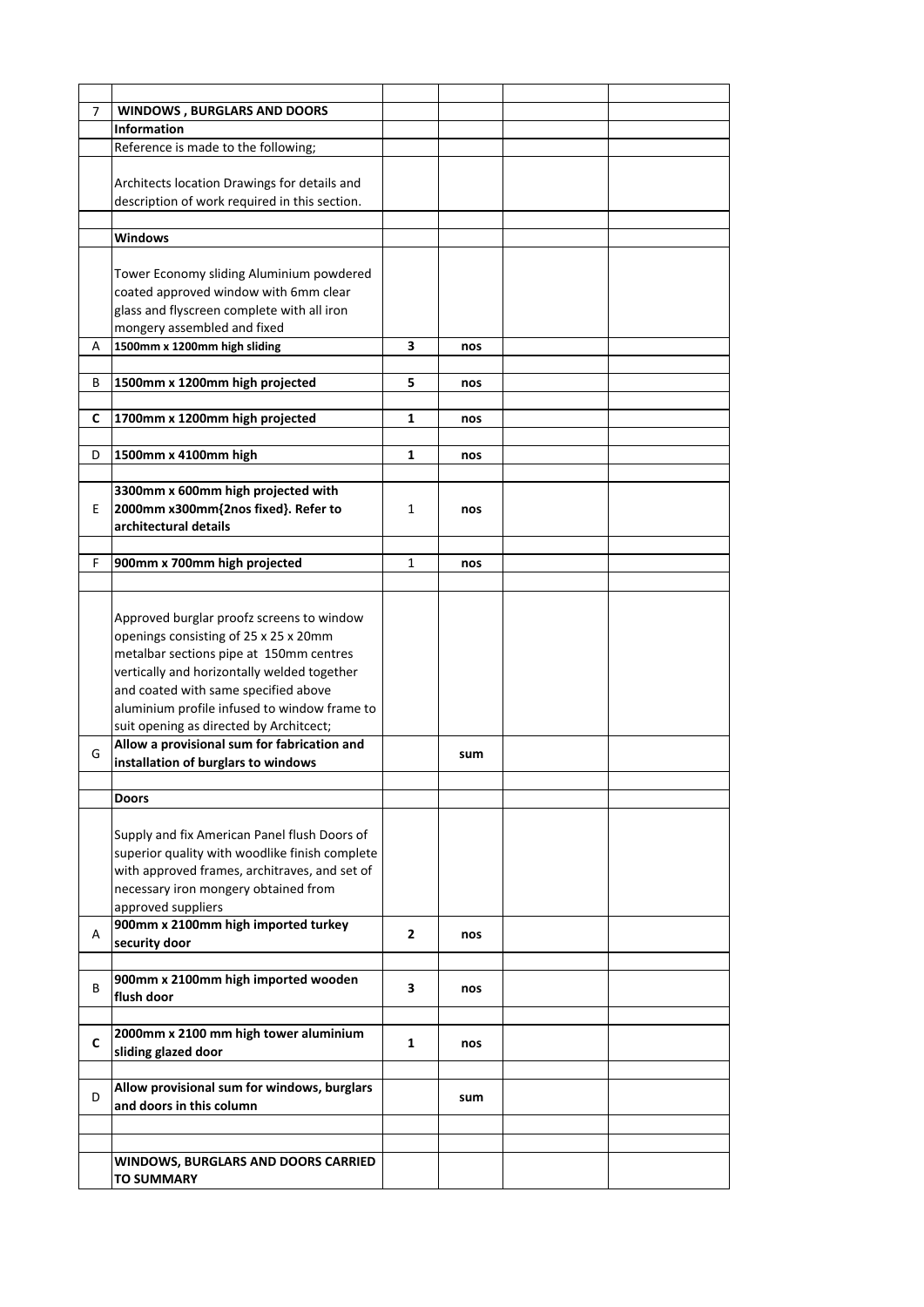| 8 | <b>ENGINEERING SERVICES</b>                                                                                                                                                                                                                                                                                                                                            |                |     |  |
|---|------------------------------------------------------------------------------------------------------------------------------------------------------------------------------------------------------------------------------------------------------------------------------------------------------------------------------------------------------------------------|----------------|-----|--|
|   | <b>Information</b>                                                                                                                                                                                                                                                                                                                                                     |                |     |  |
|   | Reference is made to the following;                                                                                                                                                                                                                                                                                                                                    |                |     |  |
|   | Architects location Drawings for details and<br>description of work required in this section.                                                                                                                                                                                                                                                                          |                |     |  |
|   | <b>Mechanical Engineering Installations</b>                                                                                                                                                                                                                                                                                                                            |                |     |  |
|   | <b>Pipeworks</b>                                                                                                                                                                                                                                                                                                                                                       |                |     |  |
|   | Allow for the sum for plumbing pipeworks                                                                                                                                                                                                                                                                                                                               |                |     |  |
|   | installations                                                                                                                                                                                                                                                                                                                                                          |                |     |  |
|   |                                                                                                                                                                                                                                                                                                                                                                        |                |     |  |
|   | Plumbing                                                                                                                                                                                                                                                                                                                                                               |                |     |  |
|   | Allow for floor drain piping works conduit                                                                                                                                                                                                                                                                                                                             |                |     |  |
|   | beneath at under ceiling from reinforced<br>concrete slab receiving storage to drain into<br>nearby drain                                                                                                                                                                                                                                                              | $\overline{2}$ | nos |  |
|   |                                                                                                                                                                                                                                                                                                                                                                        |                |     |  |
|   | <b>Electrical Engineering Installations</b>                                                                                                                                                                                                                                                                                                                            |                |     |  |
| A | Allow a Provisional sum for the supply and<br>installation of pipe works of PVC Conduit or<br>surface, inclusive of wiring, Earth conduiting<br>system, change over switches, distribition<br>boards inclusive of breaker, sockets and<br>switches, lightning fittings, fire alarm<br>systems, cctv where applicable etc in all<br>spaces to include storage container |                | sum |  |
|   |                                                                                                                                                                                                                                                                                                                                                                        |                |     |  |
|   |                                                                                                                                                                                                                                                                                                                                                                        |                |     |  |
| В | Allow provisional sum for engineering<br>services in this column                                                                                                                                                                                                                                                                                                       |                | sum |  |
|   |                                                                                                                                                                                                                                                                                                                                                                        |                |     |  |
|   | <b>ENGINEERING SERVICES CARRIED TO</b><br><b>SUMMARY</b>                                                                                                                                                                                                                                                                                                               |                |     |  |
|   |                                                                                                                                                                                                                                                                                                                                                                        |                |     |  |
|   |                                                                                                                                                                                                                                                                                                                                                                        |                |     |  |
| 9 | CIVIL WORKS FOR CONCRETE SLAB FOR 20FT<br><b>STORAGE CONTAINER</b>                                                                                                                                                                                                                                                                                                     |                |     |  |
|   | Information                                                                                                                                                                                                                                                                                                                                                            |                |     |  |
|   | Reference ia made to the following;                                                                                                                                                                                                                                                                                                                                    |                |     |  |
|   | Architects location Drawings for details and<br>description of work required in this section.                                                                                                                                                                                                                                                                          |                |     |  |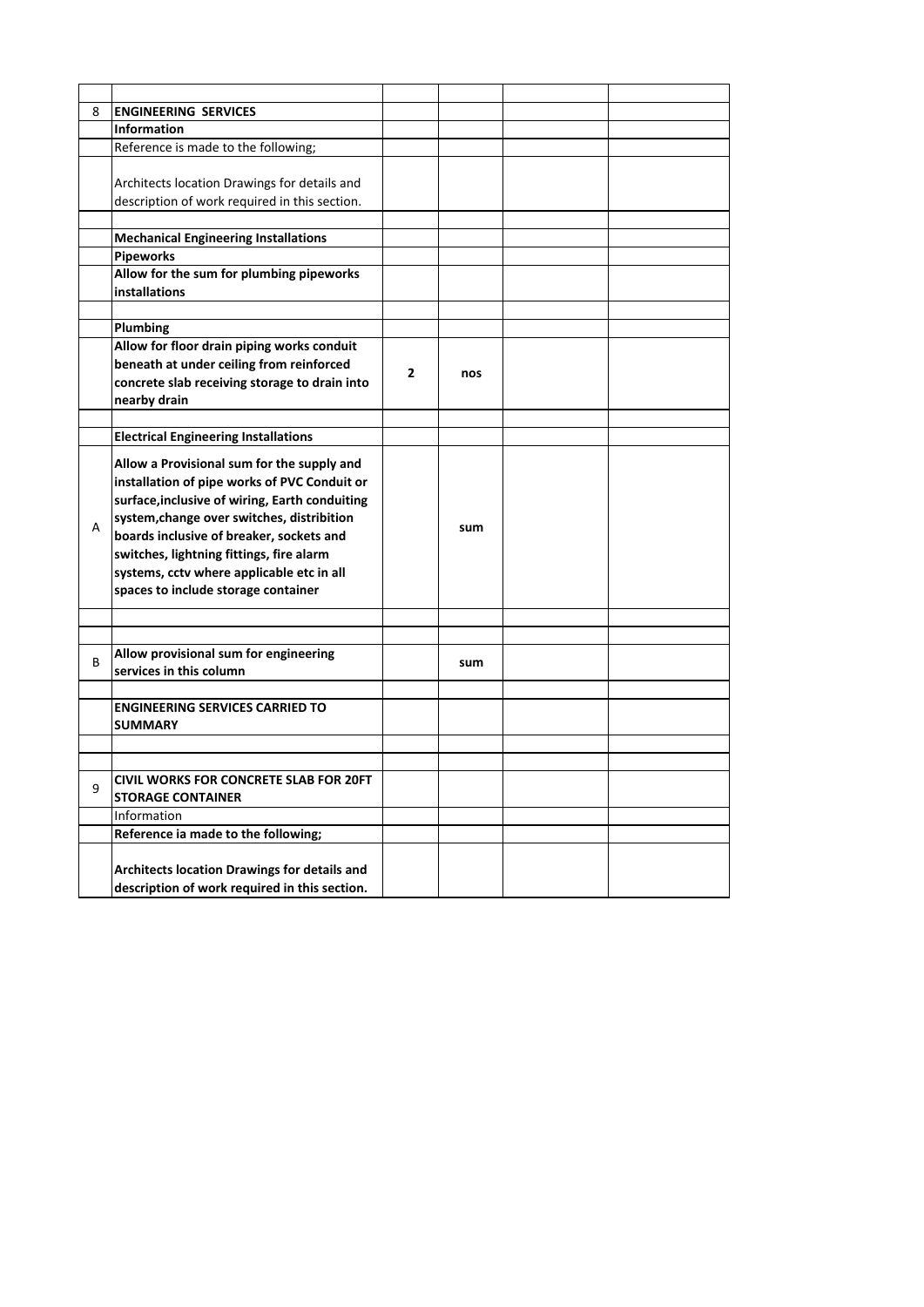|    | <b>Reinforcement works</b>                     |    |      |  |
|----|------------------------------------------------|----|------|--|
|    |                                                |    |      |  |
|    | High yeild reinforcement to BS4449 in          |    |      |  |
|    | straight and bent bars cut to length including |    |      |  |
|    | hooks spacers distance blocks tying wires,     |    |      |  |
|    | welding to threaded nuts to receive structural |    |      |  |
|    | steelUB Columns measured seperately            |    |      |  |
| A  | 10 - 16mm diametre                             | 45 | kg   |  |
|    |                                                |    |      |  |
| В  | BRC mesh ref A-142 to slab according to the    | 9  | m2   |  |
|    | structural Engineers specifications            |    |      |  |
|    |                                                |    |      |  |
|    | Concrete work                                  |    |      |  |
|    | Vibrated reinforced in-situ concrete { 1:2:4-  |    |      |  |
|    | 19mm aggregate} filled into formwork and       |    |      |  |
| C  | well packed around reinforcement measured      | 3  | m3   |  |
|    | seperately in;                                 |    |      |  |
|    |                                                |    |      |  |
|    | Protect all works in this section              |    | item |  |
|    |                                                |    |      |  |
|    | <b>CIVIL WORKS FOR CONCRETE SLAB FOR 20FT</b>  |    |      |  |
|    | <b>STORAGE CONTAINER CARRIED TO</b>            |    |      |  |
|    | <b>SUMMARY</b>                                 |    |      |  |
|    |                                                |    |      |  |
|    |                                                |    |      |  |
| 10 | <b>MOUNTING OF 20FT CONTAINER</b>              |    |      |  |
|    | <b>Information</b>                             |    |      |  |
|    | Reference is made to the following;            |    |      |  |
|    |                                                |    |      |  |
|    | Architects location Drawings for details and   |    |      |  |
|    | description of work required in this section.  |    |      |  |
|    | Purchase and mount carefully 20ft container    |    |      |  |
|    | in its place                                   |    | sum  |  |
|    |                                                |    |      |  |
|    | Allow provisional sum for mounting container   |    |      |  |
| А  | in its place                                   |    | sum  |  |
|    |                                                |    |      |  |
|    | <b>MOUNTING OF 20FT CONTAINER CARRIED TO</b>   |    |      |  |
|    |                                                |    |      |  |
|    | SUMMARY                                        |    |      |  |
|    |                                                |    |      |  |
| 11 | <b>BOARDING OF20FT STORAGE CONTAINER</b>       |    |      |  |
|    | <b>Information</b>                             |    |      |  |
|    | Reference is made to the following:            |    |      |  |
|    |                                                |    |      |  |
|    | Architects location Drawings for details and   |    |      |  |
|    | description of work required in this section.  |    |      |  |
|    |                                                |    |      |  |
|    |                                                |    |      |  |
| А  | Panel board internally wall with 3/4 thick     | 41 | m2   |  |
|    | plywood to perfect finish to conceal walls     |    |      |  |
|    |                                                |    |      |  |
|    | Protect all works in this column               |    | item |  |
|    |                                                |    |      |  |
|    | <b>BOARDING OF20FT STORAGE CONTAINER</b>       |    |      |  |
|    | <b>CARRIED TO SUMARY</b>                       |    |      |  |
|    |                                                |    |      |  |
|    |                                                |    |      |  |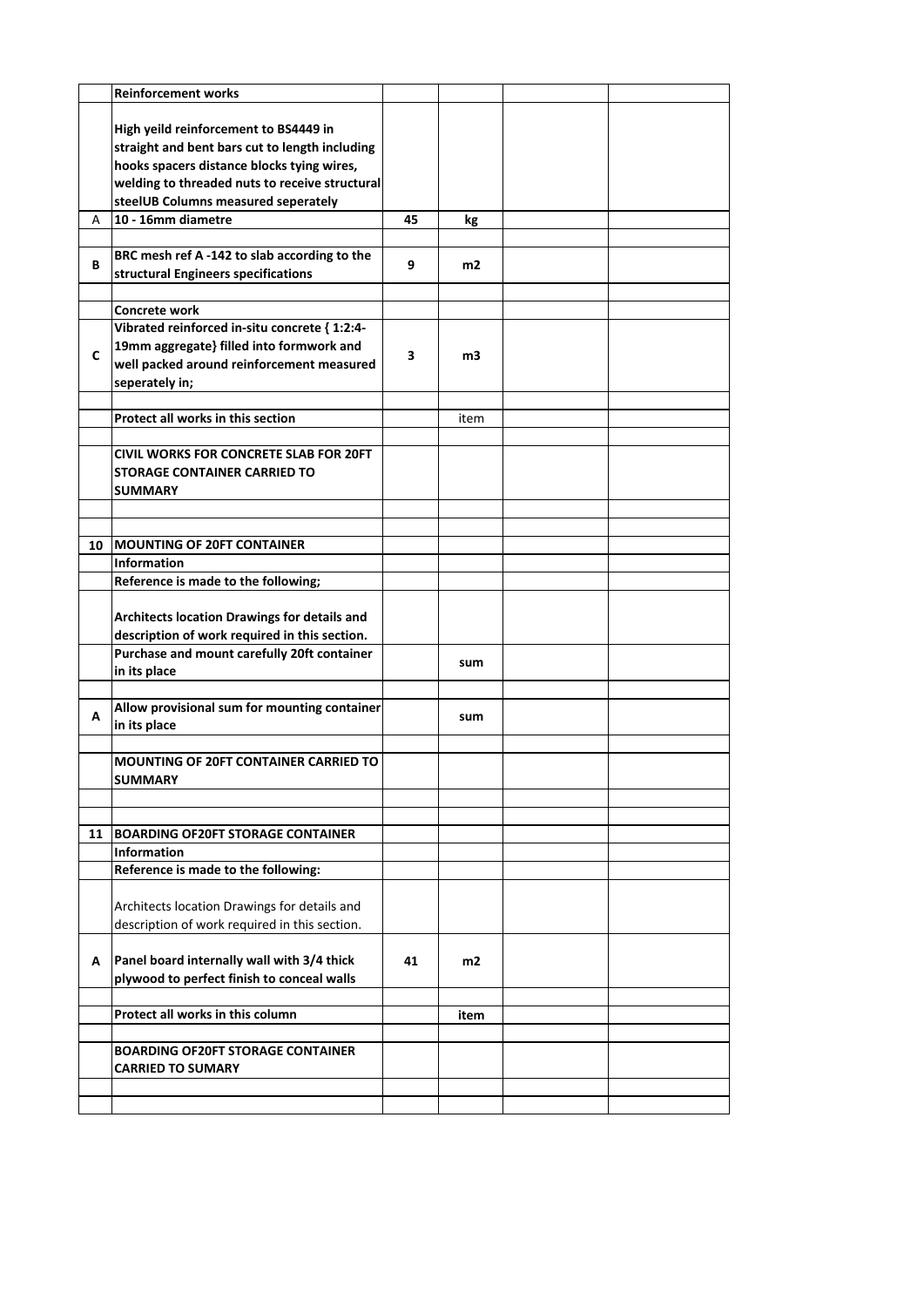| 12 | <b>INTERNAL PAINTING WORKS OF 20FT</b>                           |    |                |  |
|----|------------------------------------------------------------------|----|----------------|--|
|    | <b>STORAGE CONTAINER</b>                                         |    |                |  |
|    | <b>Information</b>                                               |    |                |  |
|    | Reference is made to the following:                              |    |                |  |
|    |                                                                  |    |                |  |
|    | Architects location Drawings for details and                     |    |                |  |
|    | description of work required in this section.                    |    |                |  |
|    |                                                                  |    |                |  |
|    | Screed and Apply one undercoat, two                              |    |                |  |
| A  | finishing coats of quality emulsion finishing                    | 41 | m <sub>2</sub> |  |
|    | paint equal and approved colour internally                       |    |                |  |
|    |                                                                  |    |                |  |
|    | Protect all works in this column                                 |    |                |  |
|    |                                                                  |    |                |  |
|    | <b>INTERNAL PAINTING WORKS OF 20FT</b>                           |    |                |  |
|    | <b>STORAGE CONTAINER CARRIED TO</b>                              |    |                |  |
|    | <b>SUMMARY</b>                                                   |    |                |  |
|    |                                                                  |    |                |  |
|    |                                                                  |    |                |  |
| 13 | <b>LANDSCAPE</b>                                                 |    |                |  |
|    | <b>Information</b>                                               |    |                |  |
|    | Reference is made to the following;                              |    |                |  |
|    |                                                                  |    |                |  |
|    | Architects location Drawings for details and                     |    |                |  |
|    | description of work required in this section.                    |    |                |  |
|    |                                                                  |    |                |  |
|    | Remove weed and apply anti termite                               |    |                |  |
|    | treatment prior and at completion.                               |    |                |  |
| A  | Allow for replica landscape with slabs with                      | 9  | m2             |  |
|    | epoxy finish at intervals/white crushed                          |    |                |  |
|    | stones sharp sand base in paved way finished                     |    |                |  |
|    | as same in place.                                                |    |                |  |
|    |                                                                  |    |                |  |
|    | Allow for 150mm x 150mm hollow sandcrete                         |    |                |  |
| В  | blockwall joined in cement and sand{1;3] and                     | 16 | m              |  |
|    | placed on concrete grade 21 at both sides                        |    |                |  |
|    |                                                                  |    |                |  |
|    |                                                                  |    |                |  |
| C  | Allow for provisional sum for landscape items<br>in this section |    | sum            |  |
|    |                                                                  |    |                |  |
|    |                                                                  |    |                |  |
|    | LANDSCAPE CARRIED TO SUMMARY                                     |    |                |  |
|    |                                                                  |    |                |  |
|    |                                                                  |    |                |  |
|    |                                                                  |    |                |  |
|    |                                                                  |    |                |  |